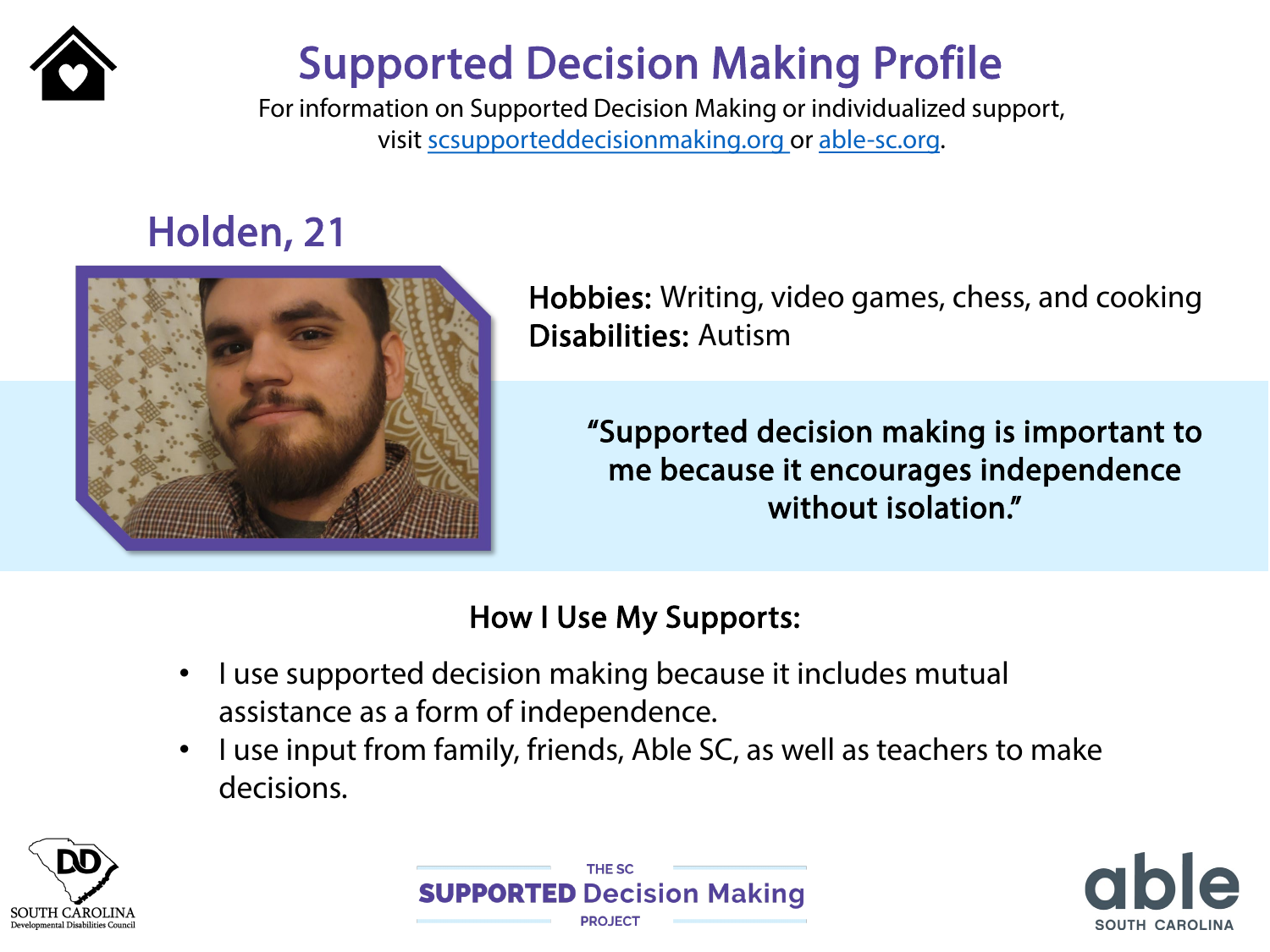

# Healthcare Supported Decision Making Profile

For information on Supported Decision Making or individualized support, visit [scsupporteddecisionmaking.org](http://scsupporteddecisionmaking.org/) or [able-sc.org.](https://www.able-sc.org/)

## Holden, 21



Hobbies: Writing, video games, chess, and cooking Disabilities: Autism

"Knowing when is or isn't a good time to seek medical help is important, as your body, financial security, and even life could be at risk."

#### How I Use My Supports:

- I use input from family, friends, doctors, nurses, as well as Able SC in order to make my medical decisions.
- It's important to catch medical problems early because they need to be treated quickly.





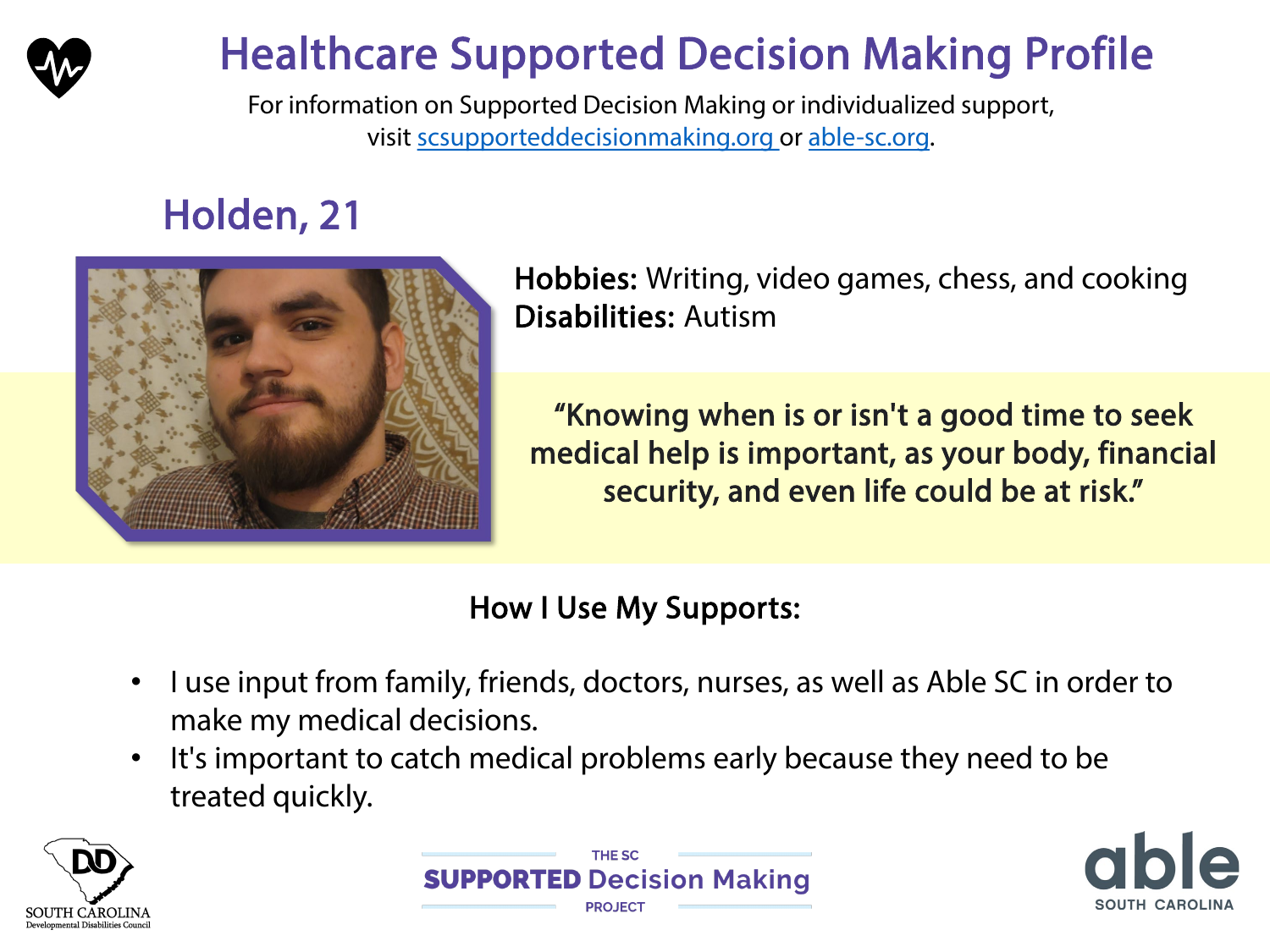

For information on Supported Decision Making or individualized support, visit [scsupporteddecisionmaking.org](http://scsupporteddecisionmaking.org/) or [able-sc.org](https://www.able-sc.org/).

### Holden, 21



Hobbies: Writing, video games, chess, and cooking Disabilities: Autism

> "It can be difficult to see someone else from all angles when you only have the one."

#### How I Use My Supports:

- Its good to have input from those close to you because they may notice things you don't about people, both good and bad.
- Getting input from other people is helpful because your emotions as well as your partner or friends emotions may cloud your judgement.